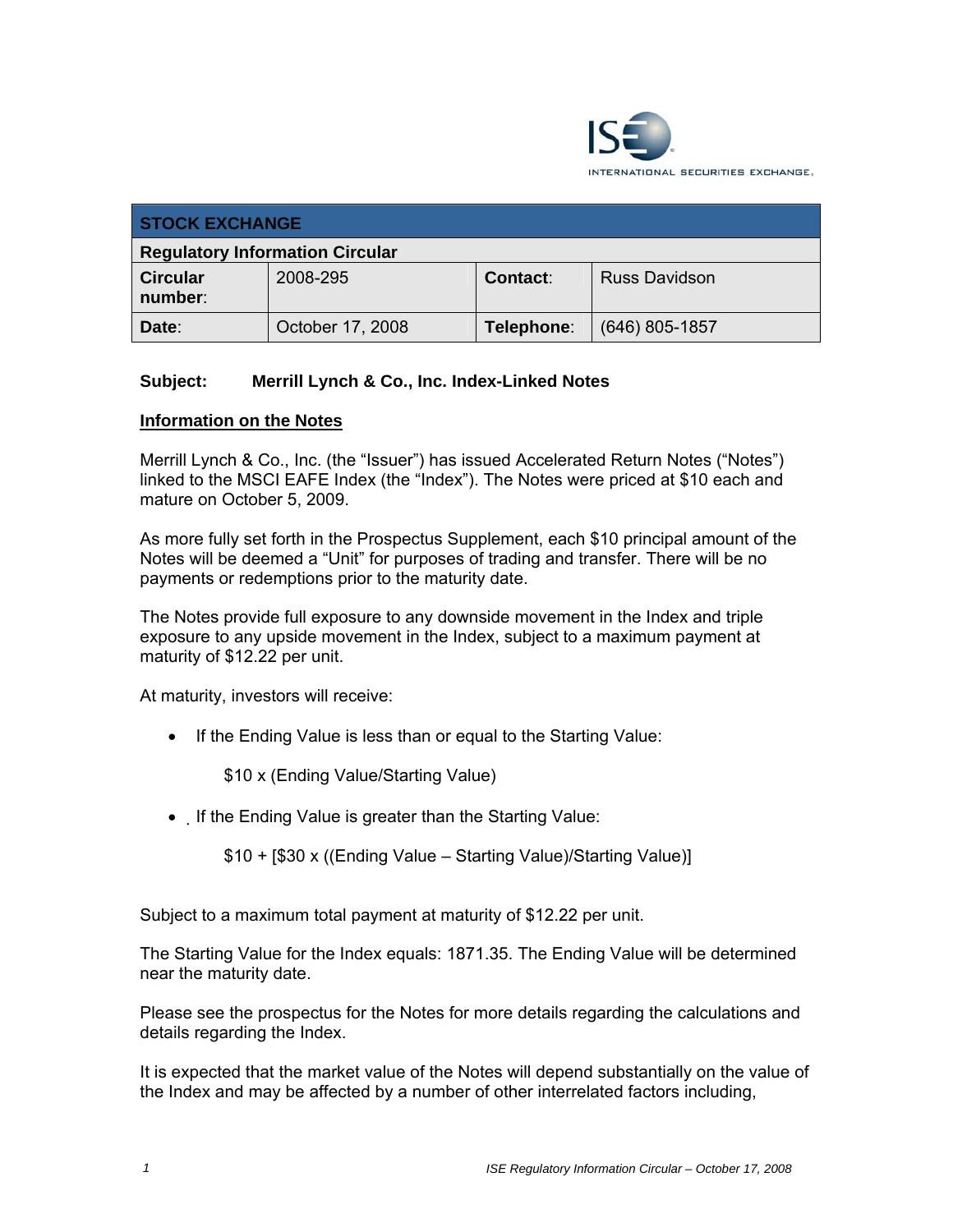among other things: the general level of interest rates, the volatility of the Index, the time remaining to maturity, the dividend yield of the stocks comprising the Index, and the credit ratings of the Issuer.

Trading in the shares on ISE is on a UTP basis and is subject to ISE equity trading rules. The shares will trade from 9:00 a.m. until 4:00 p.m. Eastern Time. Equity Electronic Access Members ("Equity EAMs") trading the shares during the Pre-Market Session are exposed to the risk of the lack of the calculation or dissemination of underlying index value or intraday indicative value ("IIV"). For certain derivative securities products, an updated underlying index value or IIV may not be calculated or publicly disseminated in the Pre-Market hours. Since the underlying index value and IIV are not calculated or widely disseminated during Pre-Market hours, an investor who is unable to calculate implied values for certain derivative securities products during Pre-Market hours may be at a disadvantage to market professionals.

Equity EAMs also should review NASD Notice to Members 03-71 for guidance on trading these products. The Notice reminds members of their obligations to: (1) conduct adequate due diligence to understand the features of the product; (2) perform a reasonable-basis suitability analysis; (3) perform customer-specific suitability analysis in connection with any recommended transactions; (4) provide a balanced disclosure of both the risks and rewards associated with the particular product, especially when selling to retail investors; (5) implement appropriate internal controls; and (6) train registered persons regarding the features, risk and suitability of these products.

**This Regulatory Information Circular is not a statutory Prospectus. Equity EAMs should consult the Trust's Registration Statement, SAI, Prospectus and the Fund's website for relevant information.**